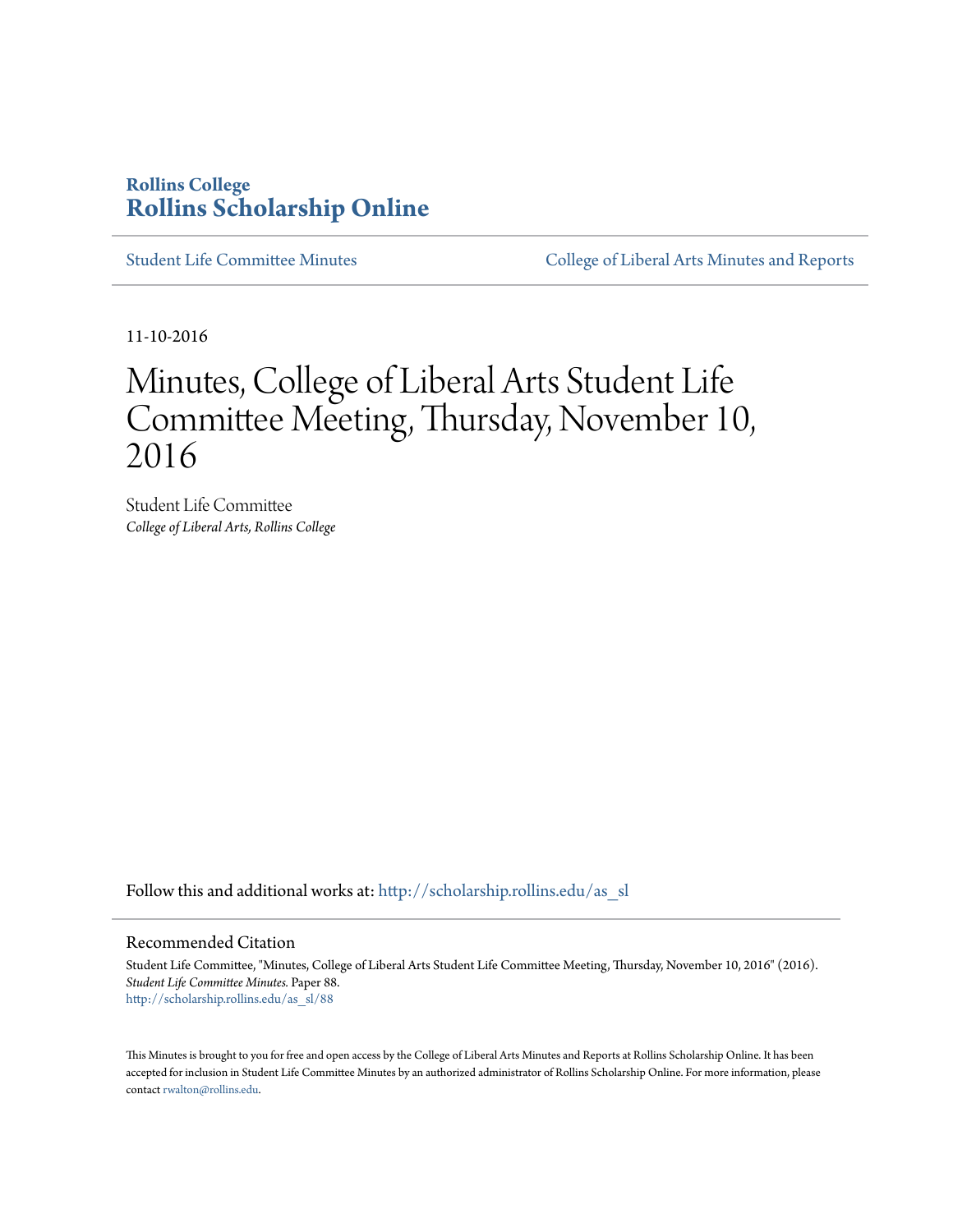

- 1. Call to Order
	- a. In attendance
		- i. Nathan Arrowsmith (staff)
		- ii. Jen Atwell (staff)
		- iii. Gay Biery-Hamilton (faculty)
		- iv. Amanda Byrnes (SGA)
		- v. Hannah Ewing (faculty), SHIP Co-Chair
		- vi. Mae Fitchett (staff)
		- vii. Muniba Khan (SGA)
		- viii. Jim Norris (faculty)
			- ix. Lexi Tomkunas (SGA)
				- 1. Absent
					- a. Alexa Gordon (staff)
					- b. Destinee Lott (staff)
					- c. Ellane Park (faculty)
					- d. Matt Nichter (staff)
					- 2. Future SGA member that will be invited:
						- a. Nam Nguyen
- 2. Approval of Minutes
	- a. Lexi Tomkunas
	- b. Jim Norris
- 3. Next Meeting
	- a. November 29, 2016 at 12:30 p.m.
		- i. Olin Library, in room 230
- 4. Value of a Residential Liberal Arts Experience
	- a. President Cornwell wants 80% of students living on campus
	- b. Currently we have 40%.
		- i. Top response: study space
		- ii. Determine what percentage of students are Florida residents, and students who are not required to live on campus.
		- iii. How many students are dual enrolled, or come to Rollins already having earned a degree (A.A. or A.S.)?
		- iv. How many additional students would be living on campus?
		- v. Serious consideration for residential living characteristics.
			- 1. Strong Hall, and Ward Hall should be considered the standard for a first-year experience.
				- a. Personal bathrooms, quiet, closer community
			- 2. McKean Hall is not a good first-year experience
			- 3. Sometimes Ward Hall doesn't have strong laundry or bathroom environments.
			- 4. Campus tours sell the beauty of the campus, the buildings, etc., and then students are placed into McKean Hall and it's the opposite.
			- 5. With more on-campus living, comes more parking issues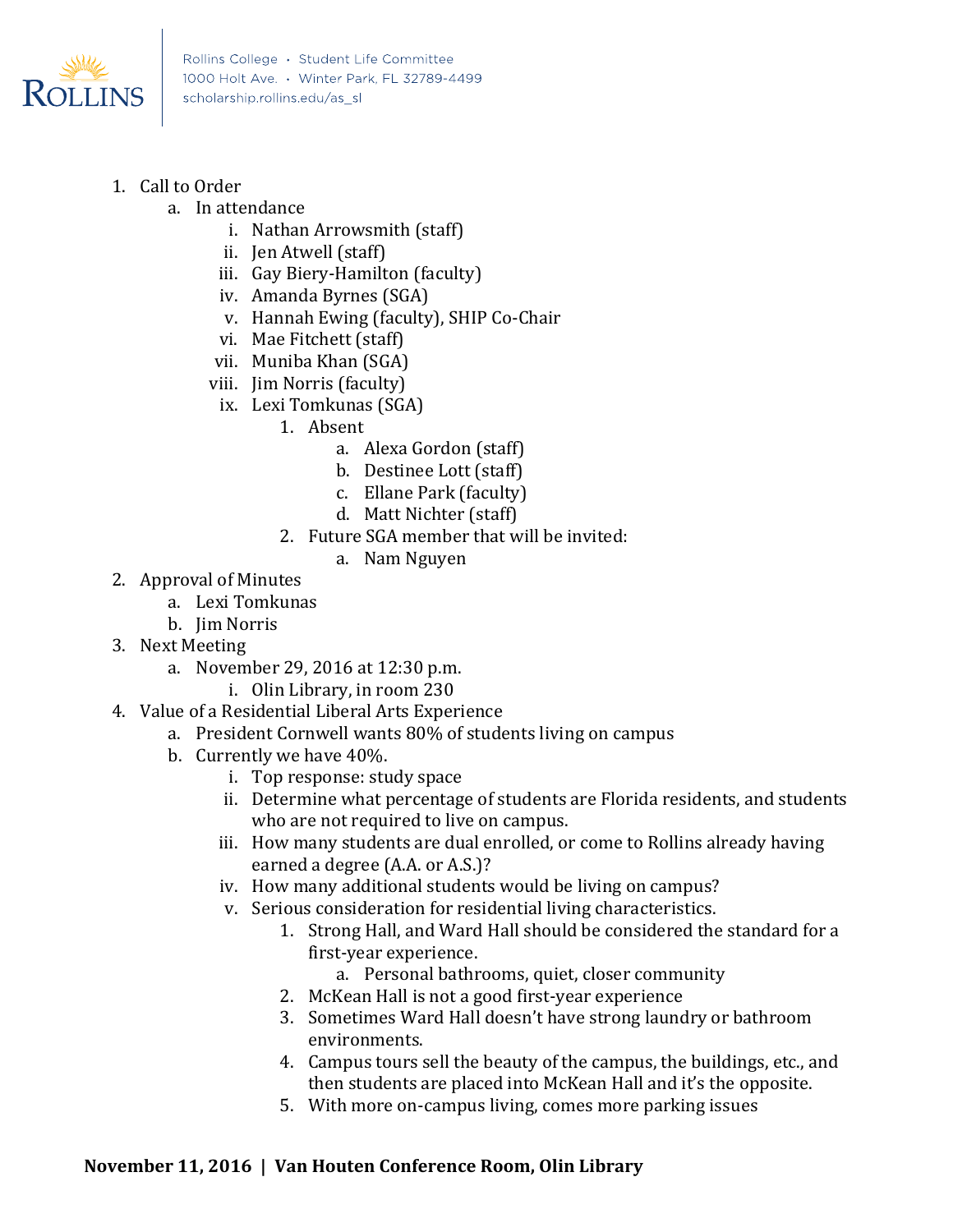

- 6. Did we lose beds from the renovation of Strong?
	- a. If we build more residential spaces like Strong, do we build more halls like that and sacrifice more space?
- 7. The price to live in McKean Hall is the same price to live in Strong Hall.
- 8. Would requiring students to live on campus negatively affect admissions and retention?
- 5. Care Team
	- a. Meetings are on Tuesday at 9:30.
	- b. Gay will be attending meetings in Care (for this semester only).
- 6. SHIP Report, nothing to report
	- a. Applications are due at the end of next week.
- 7. Community Standards & Responsibility
	- a. Beginning in January, CSR will be attending our meetings.
- 8. Food Committee, next meeting at 11/16 at noon
- 9. Winter Park Parade
	- a. December 3
		- i. The Rollins community is invited to walk in the parade.
		- ii. In our next SLC invitation, we will include the details of the WPP.
- 10. rFLA
	- a. Students need more courses for the letter and the for the level.
	- b. Certain competencies were scheduled during certain times, but were anyway.
	- c. Mae is a member on the academic appeals committee, and the committee is actively working on some of these issues.
		- i. What is the current policy for students who study abroad?
			- 1. Take 150 and 200 together.
		- ii. 3/2 program can fit into the Neighborhoods.
		- iii. 2 study abroads are possible.
		- iv. Doubling up, often doesn't work because two courses that a student could take are offered during the same time.
	- d. Jen asked students if it would be valuable to have a Q&A for students to be given the opportunity to ask questions about special circumstances about their courses and the Neighborhoods.
		- i. For students and faculty for questions & answers.
		- ii. Should be close to registration and before advising week.
			- 1. First week of March.
			- 2. And offering one to freshman.
		- iii. Describe neighborhoods, and describe courses.
		- iv. Student focused meeting.
			- 1. Have a separate meeting for faculty.
				- a. Nate will approach Dr. Strom about setting something up.
	- e. November 28 is the neighborhood induction ceremony.
- 11. Meeting adjourned
	- a. 1:30 p.m.